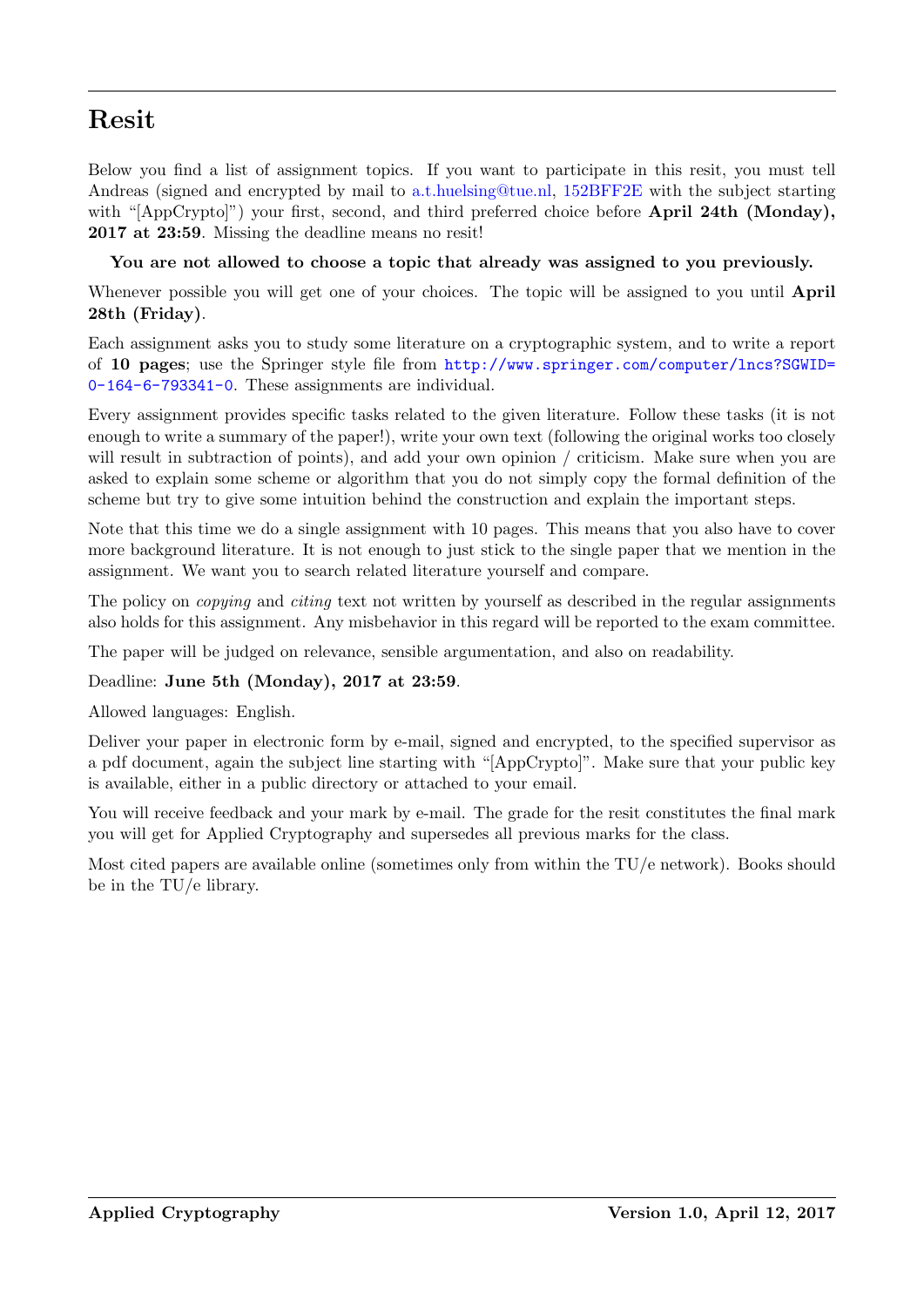## Individual Literature Assignments

#### Supervisor: Andreas Hülsing

[\(a.t.huelsing@tue.nl,](mailto:a.t.huelsing@tue.nl) [152BFF2E\)](http://www.win.tue.nl/applied_crypto/2015/Andreas%20Huelsing%20(0x152BFF2E)%20pub.asc)

- 1. Replacing PKI. Study "Certificate-based Encryption" by Gentry ([http://eprint.iacr.org/](http://eprint.iacr.org/2003/183.pdf) [2003/183.pdf](http://eprint.iacr.org/2003/183.pdf)) and "Certicateless Public Key Cryptography" by Al-Riyami and Paterson ([http:](http://eprint.iacr.org/2003/126.pdf) [//eprint.iacr.org/2003/126.pdf](http://eprint.iacr.org/2003/126.pdf)). Describe the cryptographic tools used, compare the approaches to each other and to traditional PKI. Would you replace PKI with one of these? Why?
- 2. Password-hashing. There recently was a password hashing competition running ([https://](https://password-hashing.net/) [password-hashing.net/](https://password-hashing.net/)) that tried to find a new password hashing scheme to replace old schemes like bcrypt or PBKDF2. Describe the security requirements a password-hashing scheme should fulfill. Sketch the winner Argon2, describe how / why this algorithm met the requirements, and what issues where found recently.
- 3. eCash. Double-spending in bitcoin. Get yourself an overview of the bitcoin protocol. Then look into Double-Spending-Attacks ("Two Bitcoins at the Price of One? Double-Spending Attacks on Fast Payments in Bitcoin" by Karame, Androulaki, and Capkun). Describe the problem, the attack, and the proposed counter-measure. Then search for other counter-measures in literature and describe at least two.
- 4. Quantum algorithms. Read Grover's original paper on his algorithm ([http://arxiv.org/abs/](http://arxiv.org/abs/quant-ph/9605043) [quant-ph/9605043](http://arxiv.org/abs/quant-ph/9605043)). Explain the algorithm such that it is accessible by a master student in computer science. Also, discuss the implications for cryptography and the lower bound results.
- 5. Privacy-preserving bitcoin. Study zero-cash (<http://zerocash-project.org/>), read their scientific paper and compare it to bitcoin. What is improved, what is getting worse? Describe the protocol, discuss the claimed security properties and if they are achieved.
- 6. Key transport. Take a look at A. Dent: "A designer's guide to KEMs" ([https://eprint.](https://eprint.iacr.org/2002/174/20051031:161821) [iacr.org/2002/174/20051031:161821](https://eprint.iacr.org/2002/174/20051031:161821)). Explain the concept of the KEM/DEM terminology, summarize the generic transformations presented, and explain one of the security reductions in detail. For the latter, focus on intuition and main ideas rather than technical details.
- 7. Mass surveillance. Explain the concept of Big-key cryptography. Which problem is tackled and how? Possible starting points are P. Rogaway: "The moral character of cryptographic work" (<http://web.cs.ucdavis.edu/~rogaway/papers/moral.pdf>) and Bellare, Kane, Rogaway: "Big-Key Symmetric Encryption: Resisting Key Exfiltration" ([https://eprint.iacr.](https://eprint.iacr.org/2016/541.pdf) [org/2016/541.pdf](https://eprint.iacr.org/2016/541.pdf)).
- 8. Tor. The Tor Network does not use, e.g., steganography in order to hide Tor traffic; however, there are mechanisms to prevent governments from blocking Tor. Study the security of Tor in respect to censorship avoidance (e.g., blocking of Tor in China). What countermeasures are discussed in literature (e.g., "How China Is Blocking Tor" by Winter and Lindskog)?
- 9. OTR. Study the TextSecure OTR protocol; describe the changes from version 1 to version 2 and the relation to the Axololt protocol. Use [https://github.com/WhisperSystems/TextSecure/](https://github.com/WhisperSystems/TextSecure/wiki) [wiki](https://github.com/WhisperSystems/TextSecure/wiki) as starting point when searching for literature.